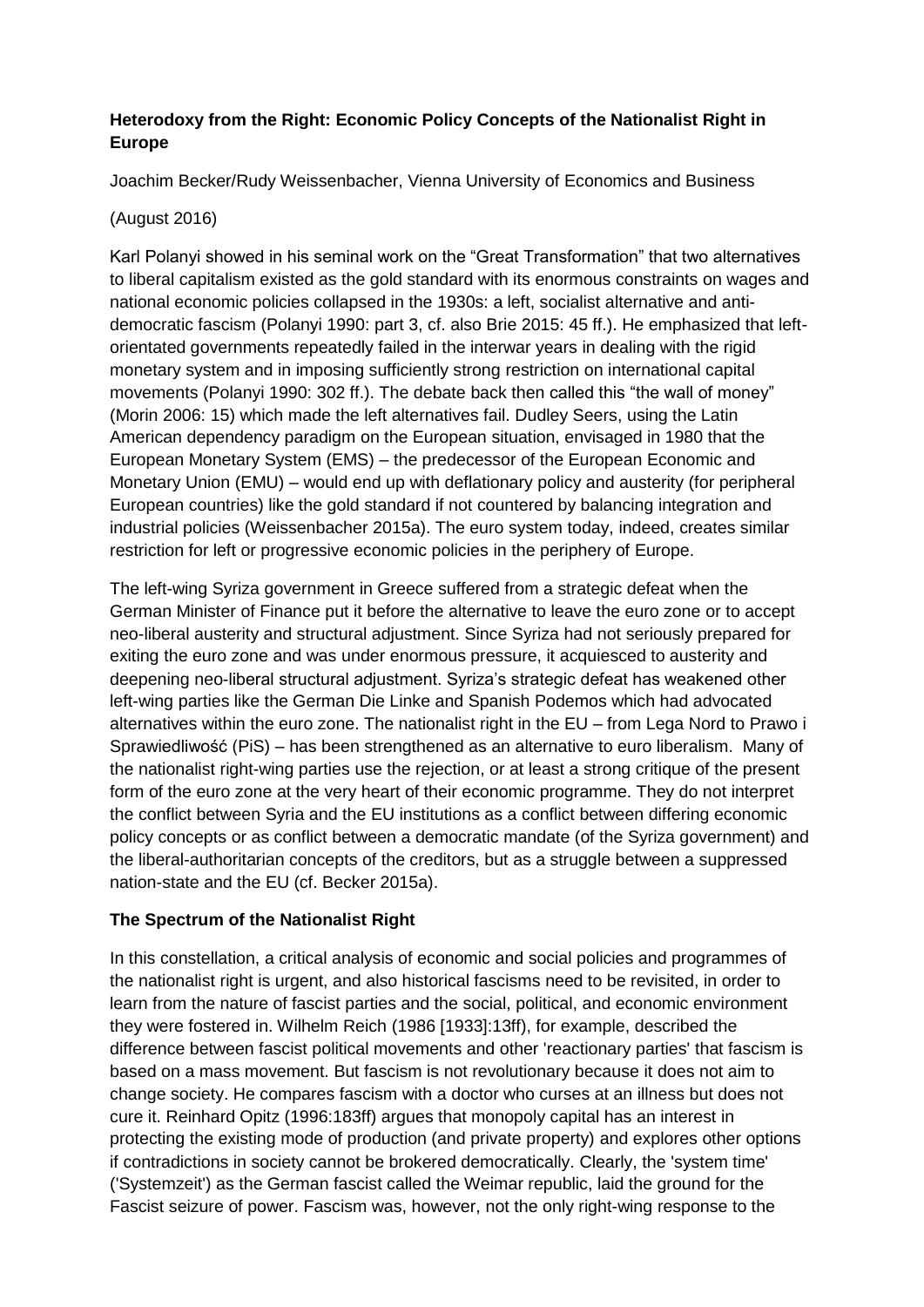crisis of the interwar year. Neoliberalism with its liberal-authoritarian orientation emerged in the same period. The first wave of neoliberals (like Hayek) and ordoliberals (like Eucken) agreed in the repudiation of the welfare state, labour law, or workers rights. Both found comfort in the conservative and then fascist state theorist Carl Schmitt whose 'authoritarian liberalism' laid the ground of the emergency laws of the pre-Hitler government of Heinrich Brüning with its deflationary policies and austerity programme (Scheuerman 1997, Oberndorfer 2012a&b). Neoliberals, ordoliberals, and the state theorist tradition of Carl Schmitt continued to influence postwar European history before the Hayek renaissance of the 1970s, authoritarian competition state and authoritarian constitutionalism of the EU.The present nationalist right in the EU is not simply a re-edition of the fascist right of the interwar years, but there are parallels between the social basis of historical fascism and the present far right. The fascist right was openly anti-democratic and anti-parliamentarian. As with the Weimar 'system time' and 'system politicians' etc., today's far right-wing currents of the nationalist right sharply criticize the established "political class" (Bischoff et al. 2015: 12), but they are usually not openly anti-parliamentarian. It tends, however, to reduce democracy to the act of voting and views elections and tries to use referenda as plebiscites of the "national will" (embodied by the nationalist right-wing parties).

The nationalist right encompasses a broad range of forces from the more nationalist liberalconservative forces – like the EU sceptic wing of the British conservatives – to openly fascist forces like Hungarian Jobbik or Greek Chrysi Avgi. In many cases, nationalism has been radicalised into open racism which has increasingly taken the form of anti-Muslim racism. Therefore, the nationalist forces are often classified according to the degree of nationalism and racism which they display (cf. e.g. Bischoff et al. 2015: 22 ff.). Alternatively, classification could refer to the degree of neo-liberal, national-conservative, racist and eventually fascist elements. This seems to be a more adequate classification approach for analysing economic and social policies of the nationalist right (cf. Becker 2015b).

Neo-liberal and national-conservative elements usually are key planks of the economic and social policy programmes of the nationalist right. In some cases, a nationalist neo-liberalism predominates, e.g. in the Czech Občanská demokratická strana (ODS), UKIP and initially (though not presently) in the Alternative für Deutschland (AfD). In many cases, a mixture of neo-liberal and national-conservative positions is blended with strong agitation against "migrants", e.g. in the case of Fidesz, Freiheitliche Partei Österreichs (FPÖ), Lega Nord or Front National. In Polish PiS, the national-conservative elements are more strongly accentuated than in Fidesz, FPÖ etc. Some formations even show openly fascist tendencies and references like Hungarian Jobbik, Greek Chrysi Avgi or Slovak Ľudová strana – Naše Slovensko (ĽS-NS).

The mix between neo-liberal and national-conservative elements is strongly shaped through the economic policy choices. The stronger the national-conservative orientation is, the stronger tend to be deviations from mainstream proposals and the inclusion of some heterodox policy elements.

In most parties, national-conservatism tends to be particularly strong in regard to the views and programmes on gender relations and gender roles. However, there are exceptions. Dutch Partij voor de Vrijheid (PVV) is possibly the most notable one. It is on issues like abortion or homosexual relations almost "libertarian" (Vossen 2015: 52), but emphasizes this as a distinction between Western achievements and allegedly backward Islam.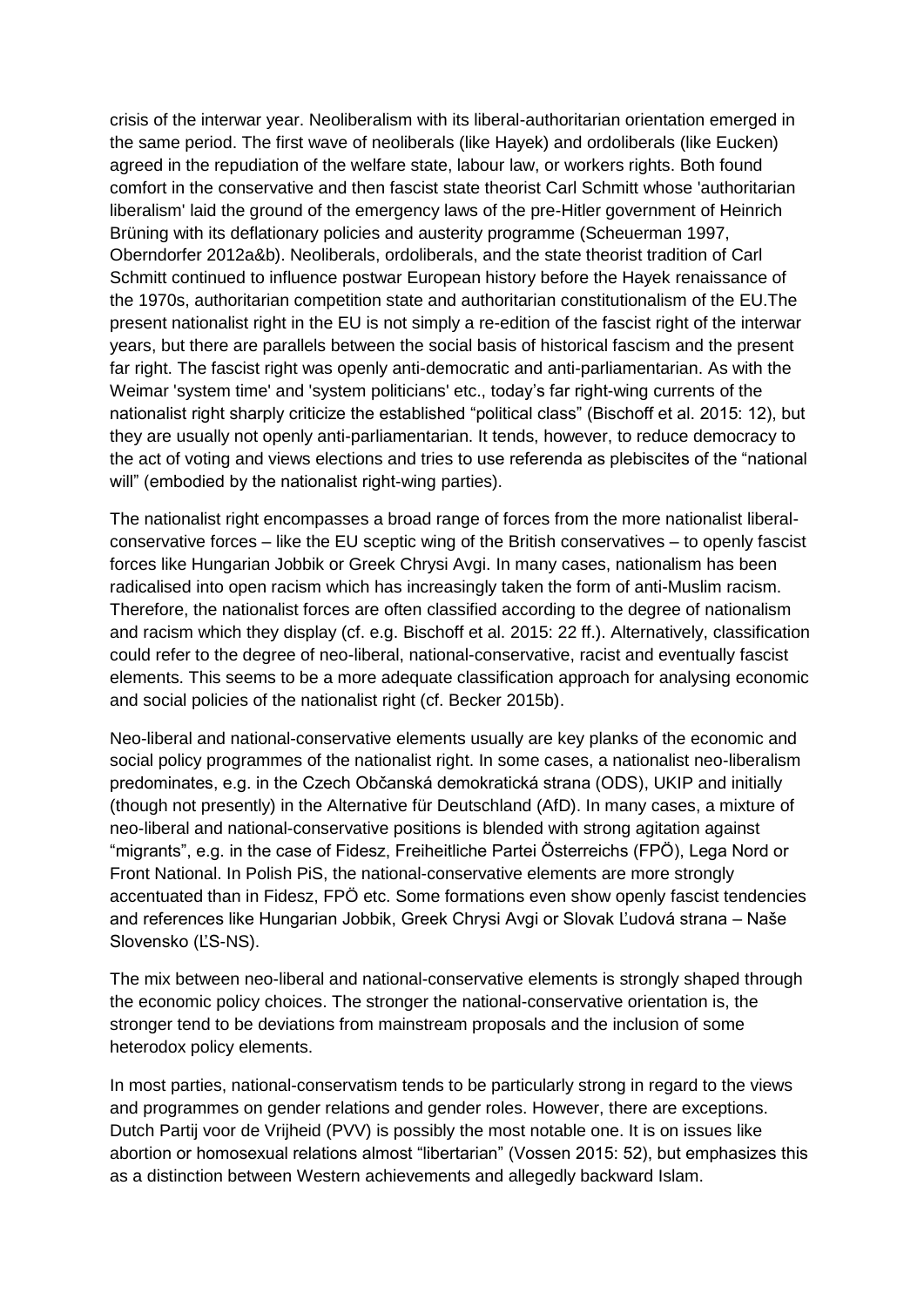In the more far right-wing formations, a strong emphasis on a "national preference" in social and labour market policies can be observed (cf. Caldiron 2009: 51 f., 156 ff.). On the basis of a pronounced exclusion of the "others", the ultra-nationalist right tries to portray itself as a "social right" (Caldiron 2009). The Lega Nord has left behind its (verbal) distance to Fascism and openly cooperates with the fascist social movement 'casa pound' (Weissenbacher 2015b). Liberal-conservative (and at times as well social democrat) forces increasingly adopt "national preference" elements in their social policy discourse and practice. The first step is the discrimination of refugees in accessing social security.

In some cases, the nationalist right already governs in the EU – both Fidesz and PiS have an absolute majority in parliament. In other cases, like Belgium, Denmark and Finland, the nationalist right is directly or indirectly part of the governing camp. In the past, parties like FPÖ or Lega Nord already have been part of governing coalitions. Insofar, the nationalist right is in quite a number of cases already a well-established political force. Thus, it is already possible not only to evaluate the programme of right-wing parties, but also their economic and social policy practice.

#### **Right-wing Economic Policy Heterodoxies**

Many, but not all of the nationalist right wing parties have increasingly incorporated heterodox, etatist elements into their programmes and policies. Likewise, they have tended to include selective economic and social protection mechanisms in their programmes (cf. Caldrion 2009, Bischoff et al. 2015: 70 ff., Meret 2015: 20, Juhász et al. 2015). This shift had already begun before the recent global crisis. In Polanyi's perspective, it can be interpreted as an authoritarian embedding of market societies. The selective adoption of heterodox elements is motivated by enlarging the social basis and by the need to deal with specific development blockades and crisis phenomena.

The economic policy proposals of the nationalist right are strongly shaped by the position of their countries in the European division of labour. This is particularly clear in the question of monetary and exchange rate regimes. Germany and Austria where industry as a key sector of neo-mercantilist regimes of accumulation have proved relatively resilient to crisis, the nationalist right – AfD and FPÖ – has advocated the creation of a core euro zone consisting of strongest exporting countries. In this vein FPÖ demands "a rapid restructuring of the euro zone through the exit of the weak economies and the reduction to economies of comparable strength if the euro does not stabilise" (FPÖ n/d). A similar orientation can be observed in AfD. In its nationalist neo-liberal beginnings AfD even emerged out of the critique of EU credit programmes for the South European euro zone countries (Friedrich 2015: 20 ff., 53 ff.). Among business interests, this position has been particularly supported by primarily regionally or locally orientated family enterprises (ibid.: 89 ff.). Whereas the critique of the euro was a key topic of the party in its beginnings, it has turned increasingly towards antirefugee and anti-migrant agitation after the more national-conservative majority took the party over and the strongly neo-liberal wing left and formed a new, insignificant party.

In Italy and France which have suffered from severe de-industrialisation, Lega Nord and Front National have taken a clear stance against the euro. In a booklet on the euro, Lega Nord emphasises that the euro is overvalued for Italy and is harmful for Italian manufacturing. It compares the position of Italy in the euro zone with the position of Southern Italy in Italy during the lira period (though without the then compensatory mechanisms; Borghi Aquilini 2014: 16). The party views exit from the euro zone as a key precondition for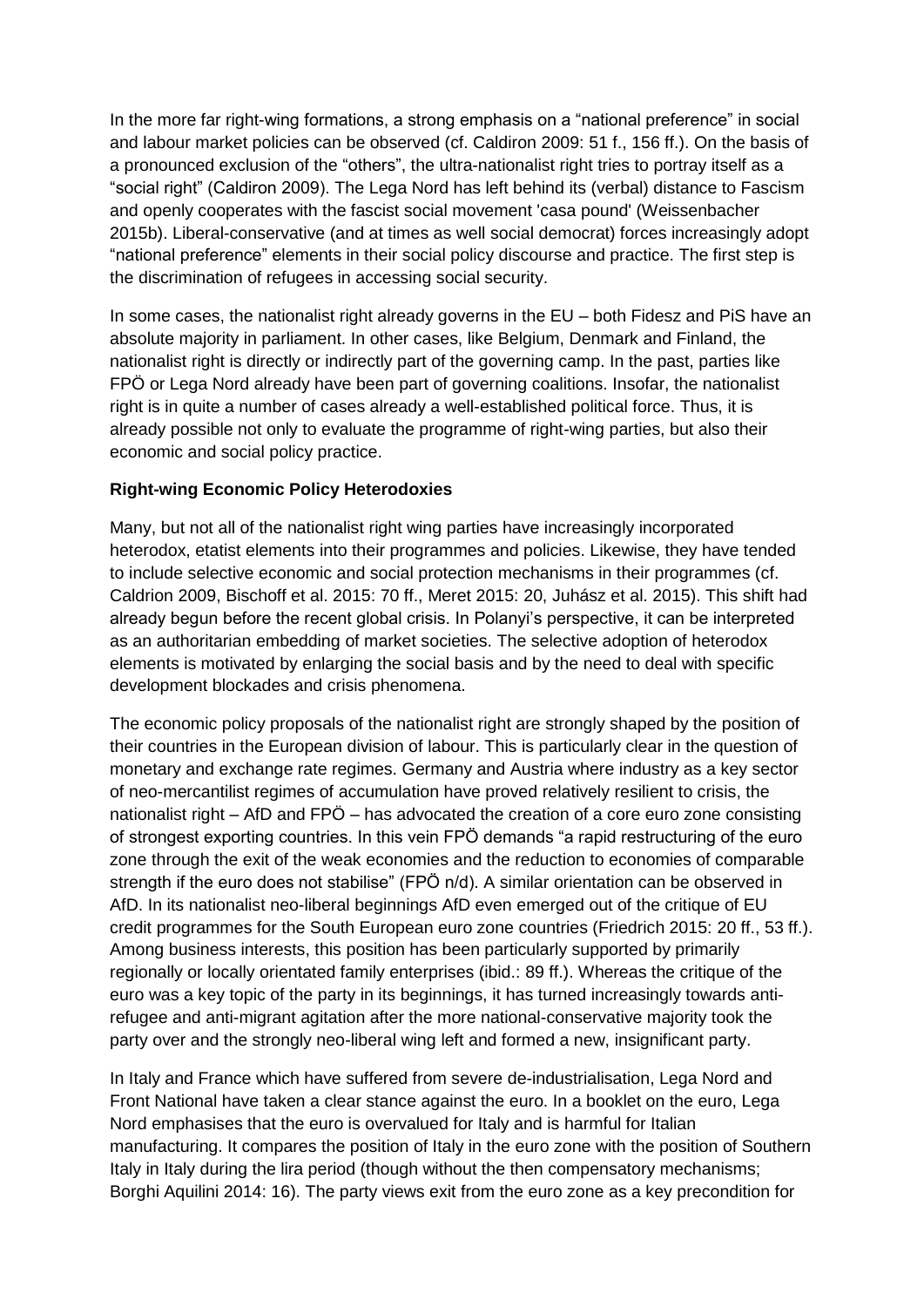overcoming the crisis (ibid.: 3). For Lega Nord, an exit from the euro zone would not be a panacea, but would have to be complemented by measures of industrial and investment policies (cf. Weissenbacher 2015b; In Italy, Cinque Stelle has equally taken an increasingly critical position towards the euro. The Front National has taken a stance against the euro since the early 1990s (cf. Reungoat 2015: 229 ff.). Opposition to the euro zone is complemented by demands in favour of small- and medium-sized enterprises (Tarrit 2015: 76 f., Ivaldi 2015: 178 f.. Weissenbacher 2015b:84). There are clear programmatic parallels between Lega Nord and Front National.

In Central Eastern Europe, Fidesz, PiS and ODS have positioned themselves against adopting the euro. They want to preserve the possibilities of a national exchange rate policy. For Fidesz, foreign exchange credits have been a major policy issue. Such credits had been provided on a large scale by mostly foreign-owned banks in Hungary without the Hungarian governments – including the Fidesz government between 1998 and 2002 – having taken any steps against this banking policy before the global crisis. The 2008 crisis and the massive devaluation affected the highly indebted middle class, the core Fidesz electorate – massively. The then social-liberal government did not deal with the problem and adopted orthodox austerity measures as part of an EU/IMF programme with the hope to re-stabilise the exchange rate. After being elected into government, Fidesz gradually imposed the conversion of the foreign exchange credits into national currency, partially to exchange rates that favoured significantly foreign exchange debtors (Bohle 2013: 126, Becker 2015a: 71). The measure increased the space for autonomous exchange rate and interest rate policies. The Fidesz government increased its influence on the Central Bank. The Central Bank has followed a policy of low interest rates and has created a special programme for small- and medium-scale enterprises. The Hungarian government is seeking to increase the share of domestically-owned banks in the banking sector (Becker 2015a: 71 f.). In dealing with the banking sector, the Fidesz government entered into limited conflict with core EU countries and the European Commission (Bohle 2013).

In the run up to the most recent Polish parliamentary elections, PiS adopted foreign exchange credits as a key policy issue – following the Hungarian example. The share of foreign exchange credits is, however, significantly lower than in Hungary since the Polish National Bank had put a brake on such credits. In summer 2016, PiS finally came out in favour of a "voluntary" conversion. Compared to the desire of expanding the role of domestic banks in the financial sector by buying up shares of foreign banks wanting to reduce their role in the region, the forex credits seem to be an issue of secondary importance to PiS. And the conversion of foreign exchange credits would obviously be a certain burden for neo-Polish banks as well (Lauterbach 2016: 9). Differently from the Fidesz government in Hungary, the PiS government sees the need to change the development strategy, in particular in regard to industry. In the so-called Morawiecki Plan, the Polish Ministry of Development states that the hitherto sources of growth – cheap labour, external capital inflows – are in a process of exhaustion (Ministerstwo Rozwoju 2016: 7). It calls for a reindustrialisation and more emphasis on innovation. The philosophy is more pro-active than in the past when the idea had prevailed that no industrial policy is the best policy. The instruments, however, are rather vague. It is doubtful that the measures proposed will suffice to correct existing maldevelopments. Policies are to be closely concerted with business whereas trade unions are hardly mentioned in the document (cf. Sutowski 2016).

Besides monetary and exchange rate issues, industrial development has become a field for which parties of the nationalist right have drafted heterodox and more etatist policies. This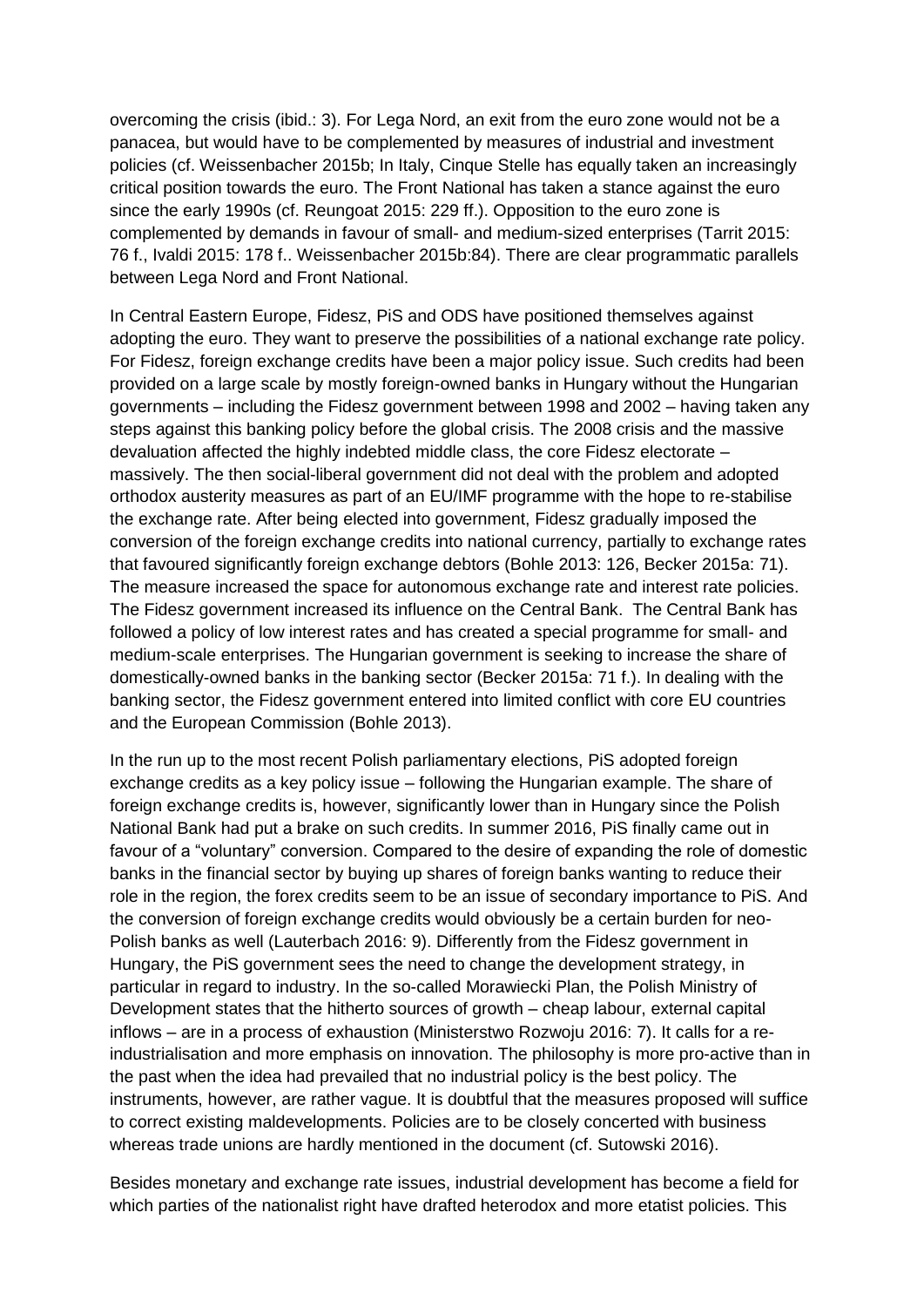has, however, only been the case where a substantial domestically manufacturing sector does exist. This is, for example, not the case in Hungary. And Fidesz is completely banking on FDI in industry.

#### **Heterodoxy in Combination with Orthodoxy and Social Exclusion**

From the nationalist right-wing viewpoint, capital is the main actor of development. Many of the parties, like Lega Nord, Front National, Fidesz or PiS, emphasise in particular the role of "national" capital resp. of domestic small- and medium scale enterprises. Nationalist rightwing parties in the core (or semi-core) like Front National and Lega Nord (cf. Tarrit 2015: 76, Weissenbacher 2015b: 84) put more emphasis on industrial capital than in parties in peripheral countries with outsourced industrial production, like Fidesz in Hungary. The more diversified manufacturing structure and the higher degree of domestic ownership seem to be key reasons why PiS puts more emphasis on industrial policies than other nationalist rightwing parties in Eastern Europe. The Hungarian government's promotion of "national capital" is mainly confined to protected sectors what seems to be reflection of the peripheral status of the Hungarian economy. Industry remains the chasse gardée of foreign capital in Hungary. The Hungarian economist András Toth (2014) characterises this policy as "selective economic nationalism".

Many of the nationalist right-wing parties advocate or implement measures that benefit particularly firms in technologically less advanced and often rather labour intensive sectors. The nationalist right tends to take anti-trade union stances. This is in line with the long term tradition of this political current. And as Ivaldi (2015: 175) points out for Front National, the hostility to trade unions is a strong residue of openly neo-liberal policies. PiS is to some extent an exception from the usual hostility towards unions. Nevertheless, PiS is much closer to business rather than trade unions as the Morawiecki Plan demonstrates clearly (cf. Sutowski 2016). Significant differences can be seen between PiS and Fidesz. The Fidesz government massively reduced workers' rights, particularly in regard to dismissals. The role of trade unions has been weakened both at the firm level and beyond the factory floor in Hungary (cf. Tóth 2013: 13 ff.).

Similar orientations can be observed in social policies. They often combine very strict workfare regimes with some conservative social policy measures (like child allocations). In Western Europe where migrant communities are much more significant, the emphasis on the principle of "national preference" can be observed. The French Front National has early on heavily betted on "national preferences" in social policies (Caldiron 2009: 51 f.). Exclusionary and stigmatising policies are not exclusively directed against migrants, but also against particularly vulnerable groups like long-term unemployed or ethnic minorities. This is extremely visible in the case of Fidesz which has criminalised certain social groups like homeless people and targeted cuts of social budgets particularly against the poorest. It was only in the so-called family policies with their conservative gender bias that the Orbán government increased social expenditures (Tóth 2014: 209 f., 219 f.). Fidesz is a clear example of the combination of a particularly harsh workfare regime with some conservative measures. Child allocations, i.e. a conservative family policy, are the social policy flagship of Fidesz. However, the emphasis on workfare is absent from the Morawiecki Plan (cf. Sutowski 2016).

In line with social policy proposals and measures, fiscal policies of the nationalist right tend to be socially regressive. Thus, Fidesz introduced a 16% flat income tax. This was combined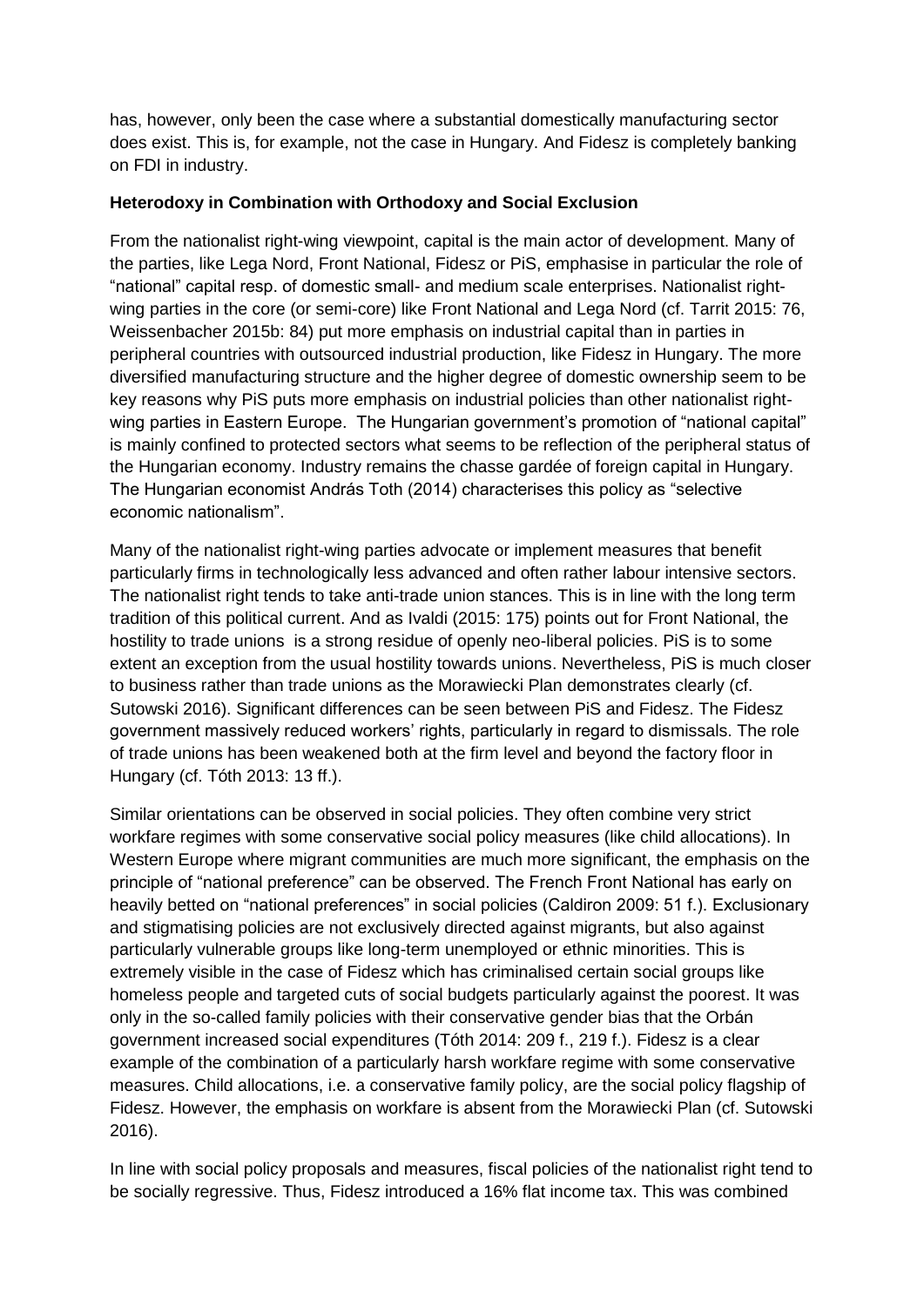with the more heterodox element of special taxes on enterprises in highly monopolised subsectors, usually controlled by foreign capital (Tóth 2014: 220). The flat tax can be found in the Lega Nord programme as well (Weissenbacher 2015b: 84).

# **Conclusions**

Generally, the economic and social policy concepts of the nationalist right are inspired by the idea of creating national competitive communities. They blend orthodox and heterodox policies. To a significant degree, the concrete policy measures are shaped by the position of the country in the European division of labour and at times respond to development blockades. It is an important factor in defining the position towards the euro zone or the place of industrial or more generally developmental measures in the programmes. It cannot be claimed that the nationalist right wing parties are inherently anti-EU. For example, PiS and Fidesz count on EU funding for their programmes. However, they want to broaden the scope for national policies to increase competiveness – both inside and outside the EU. Lowering social standards is part of their standard programmes. This does not exclude favouring protective measures in some fields.

The nationalist right is a bourgeois right (cf. Becker 2015b). Specific capital fractions are at the very heart of their programmes. Specific groups of the petite bourgeoisie and more generally the middle strata are seen as another core constituency. To differing degree, right wing nationalist parties try to integrated certain sectors of the popular classes as well, particularly in smaller towns and in the countryside. Their social policies have a strongly exclusionary character and aim at re-affirming gender roles of the past.

The response of the left cannot be to oppose simply "European" solutions to nationalist rightwing proposal. They should rather focus on socially egalitarian policies that promote regionally more equal and ecologically sustainable forms of development. This would include selective and rather inward-looking reindustrialisation in the periphery. For the periphery, the adoption of protective measures seems to be necessary. More short-term counter-cyclical policy proposals should have a productive restructuring perspective. All this runs against the acquis communautaire. This requires selectively challenging the EU institutions and must include the option to leave the euro zone if alternative policies are not possible within the euro zone. Given the uneven development of the economy and of social forces, the national terrain of struggle is of significant importance. It should not be left to the right.

## **Literature**

Becker, Joachim (2015a) Der selektive Wirtschaftsnationalismus der Fidesz-Regierung. In: Kurswechsel, No. 3, 70-74

Becker, Joachim (2015b) Editorial. Konturen einer wirtschaftspolitischen Heterodoxie von rechts. In: Kurswechsel, No. 3, 60-69

Bischoff, Joachim/Gauthier, Elisabeth/Müller, Bernhard (2015) Europas Rechte. Das Konzept des "modernisierten" Rechtspopulismus. Hamburg

Bohle, Dorothee (2013) Europas andere Peripherie: Osteuropa in der Krise. In: Das Argument, 55(1/2), 118-129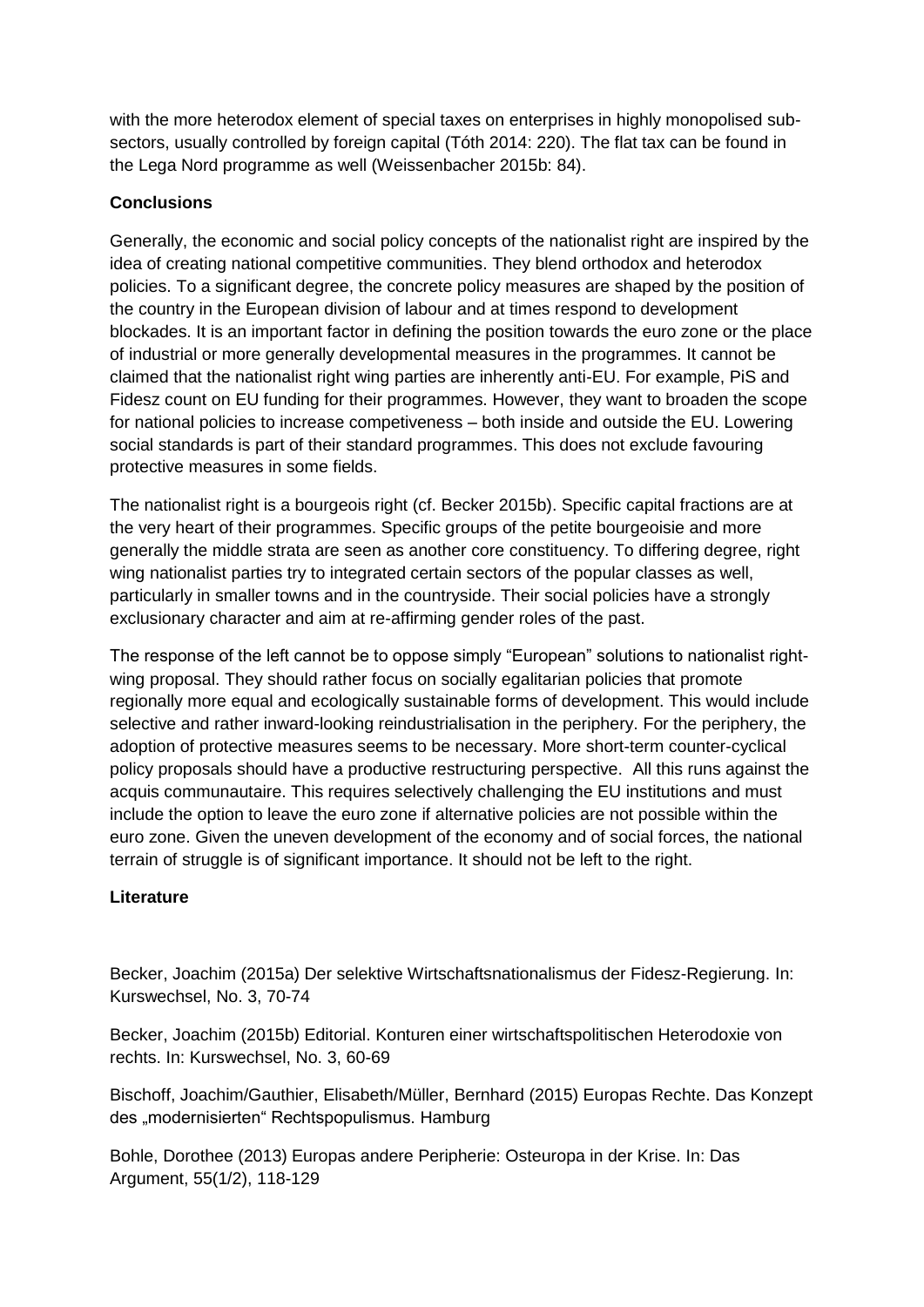Borghi Aquilini, Claudio (2014) Basta Euro. Come uscire dall'incubo. 31 domande, 31 risposte. La verità che nessuno ti dice. Un'altra Europa è possibile. N/P. [\(www.bastaeuro.org/libro/,](http://www.bastaeuro.org/libro/) abgerufen: 21.7.2015)

Brie, Michael (2015) Polanyi neu entdecken. Das hellblaue Bändchen zu einem möglichen Dialog von Nancy Fraser und Karl Polanyi. Hamburg

Caldiron, Guido (2009) La destra sociale da Salò a Tremonti. Rom

FPÖ (o.J.): Programm [\(www.fopoe.eu/dokumente/programm/](http://www.fopoe.eu/dokumente/programm/) , retrieved: 21/7/2015)

Friedrich, Sebastian (2015) Der Aufstieg der AfD. Neokonservative Mobilmachung in Deutschland. Berlin

Ivaldi, Gilles (2015) Du néolibéralisme au social-populisme? La transformation du progamme économique du Front National (1986-2012). In: Crépon, Sylvain/Dézé, Alexandre/Mayer, Nonna (eds.): Les faux-semblants du Front National. Sociologie d'un parti politique. Paris, 163-183

Juhász, Attila/Krekó, Péter/Szabados, Krisztián (2015) Fidesz und der Nationalpopulismus in Ungarn. In: Hillebrand, Ernst (ed.): Rechtspopulismus in Europa. Gefahr für die Demokratie. Bonn, 96-104

Lauterbach, Reinhard (2016) "Kapital hat ein Vaterland". In: junge welt, 6 August, 9

Ministerstwo Rozwoju (2016) Strategia na rzecz Odpowiedalnego Rozwoju – projekt do konsultacji społecnych. Projekt z dnia 19 lipca 2016 r. Warsaw

Morin, François (2006) Le nouveau mur de l'argent. Essai sur la finance globalisée. Paris

Oberndorfer, Lukas (2012a): Hegemoniekrise in Europa – Auf dem Weg zu einem autoritären Wettbewerbsetatismus? In: Forschungsgruppe 'Staatsprojekt Europa' (ed.): Die EU in der Krise. Zwischen autoritärem Etatismus und europäischen Frühling. Münster: Westfälisches Dampfboot, 49-71.

Oberndorfer, Lukas (2012b) Die Renaissance des autoritären Liberalismus? Carl Schmitt und der deutsche Neoliberalismus. In: Prokla, 42(3), 413-431

Opitz, Reinhard (1996): Faschismus und Neofaschismus. Bonn: Pahl-Rugenstein

Polanyi, Karl (1990, nd ed.) The Great Transformation. Politische und ökonomische Ursprünge von Gesellschaften und Wirtschaftssystemen. Frankfurt/M.

Prospero, Michele (2015) Asse Rignano-Berlin. La sconfitta che accelera il declino del renzismo. In: Il Manifesto, 7.7.2015, 1, 5

Reich, Wilhelm (1986[1933]): Die Massenpsychologie des Faschismus. Köln: Kiepenheuer und Witsch

Reungoat, Emmanuel (2015) Le Front National et l'Union Européenne. La radicalisation comme continuité. In: Crépon, Sylvain/Dézé, Alexandre/Mayer, Nonna (eds.): Les fauxsemblants du Front National. Sociologie d'un parti politique. Paris, 225-245